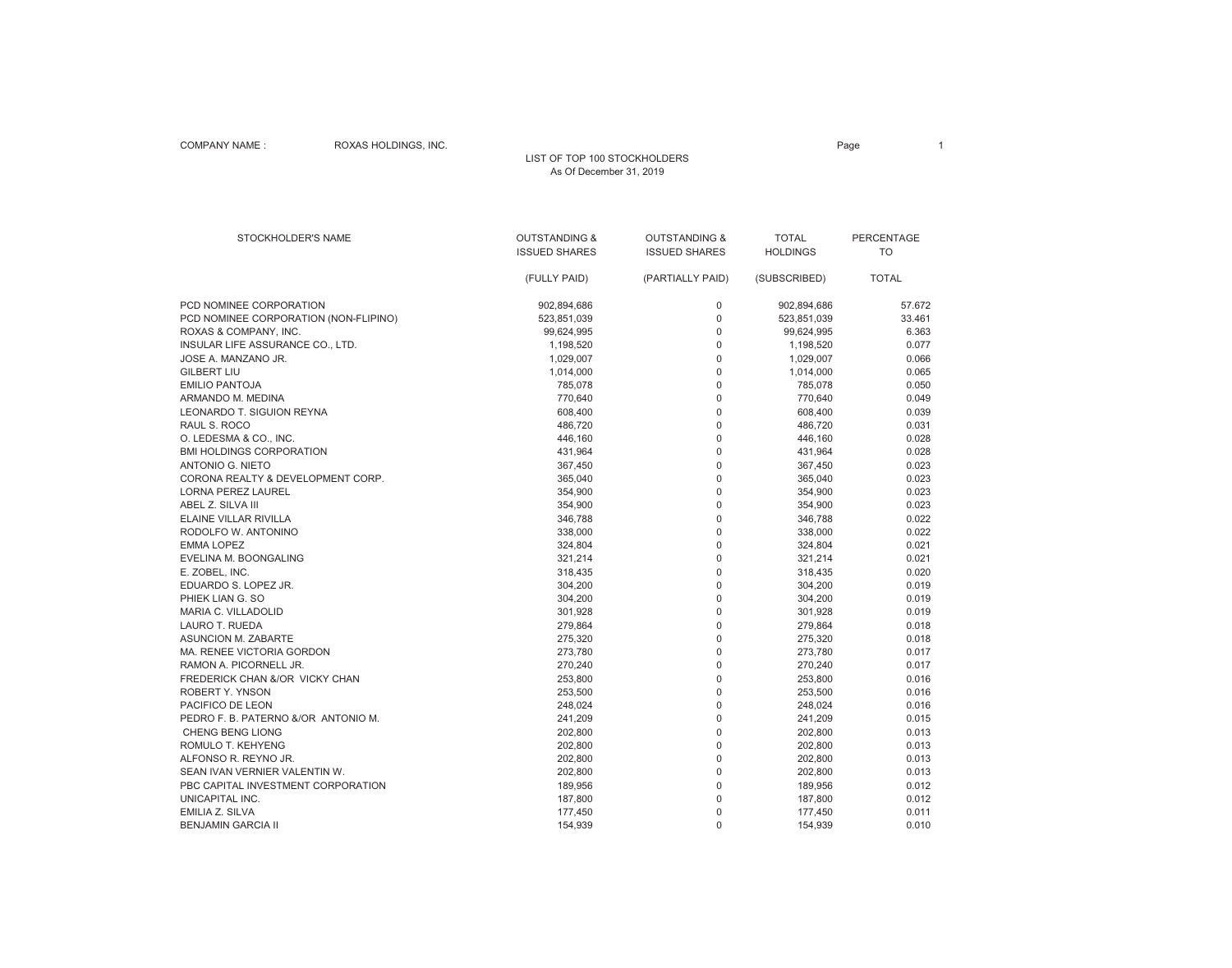| <b>GOMES TAN-AFUAN</b>                    | 152,100 | 0 | 152,100 | 0.010 |
|-------------------------------------------|---------|---|---------|-------|
| NELSON G. TAN-AFUAN                       | 152,100 | 0 | 152,100 | 0.010 |
| <b>ANDREA FRONTERA</b>                    | 151,288 | 0 | 151,288 | 0.010 |
| RAY C. ESPINOSA                           | 150,000 | 0 | 150,000 | 0.010 |
| GODOFREDO V. VASQUEZ &/OR RICHARD VASQUEZ | 144,417 | 0 | 144,417 | 0.009 |
| MANUEL D. RECTO                           |         | 0 | 140,400 | 0.009 |
|                                           | 140,400 |   |         |       |
| PEDRO A. DE CASTRO                        | 137,863 | 0 | 137,863 | 0.009 |
| DOLORES M. CALANOG                        | 137,619 | 0 | 137,619 | 0.009 |
| DOLORES MACATANGAY                        | 137,619 | 0 | 137,619 | 0.009 |
| LUIS N. LOPEZ                             | 136,585 | 0 | 136,585 | 0.009 |
| <b>FRANCISCO UY</b>                       | 128,800 | 0 | 128,800 | 0.008 |
| CALIXTO CASANOVA                          | 123,991 | 0 | 123,991 | 0.008 |
| <b>GREGORIO LAINEZ</b>                    | 123,991 | 0 | 123,991 | 0.008 |
| FAUSTO R. PREYSLER JR.                    | 121,680 | 0 | 121,680 | 0.008 |
| RAMIRO M. PALACIO                         | 120,944 | 0 | 120,944 | 0.008 |
| EDNA P. ALARAS EDNA PALACIO ALARAS        | 120,943 | 0 | 120,943 | 0.008 |
| AMOR PALACIO FALGUI                       | 120,943 | 0 | 120,943 | 0.008 |
| <b>EMELITA PALACIO NOCHE</b>              | 120,943 | 0 | 120,943 | 0.008 |
| <b>EXALTACION MAGLUNOG PALACIO</b>        | 120,943 | 0 | 120,943 | 0.008 |
| GIL M. PALACIO                            | 120,943 | 0 | 120,943 | 0.008 |
| FILINVEST CAPITAL, INC.                   | 115,258 | 0 | 115,258 | 0.007 |
| <b>JOSE T. UNSON</b>                      | 111,589 | 0 | 111,589 | 0.007 |
| UCPB CAPITAL CORPORATION                  | 108,000 | 0 | 108,000 | 0.007 |
| <b>GREGORIO C. PANGANIBAN</b>             | 105,864 | 0 | 105,864 | 0.007 |
| EDGARDO LORENZO &/OR JANET                | 105,768 | 0 | 105,768 | 0.007 |
| PRESENTACION A. AFABLE                    | 104,928 | 0 | 104,928 | 0.007 |
| LAURA T. ACAMPADO                         | 104,130 | 0 | 104,130 | 0.007 |
| LEAH T. LOPEZ                             | 104,130 | 0 | 104,130 | 0.007 |
| GODOFREDO G. TRAJANO, JR.                 | 104,130 | 0 | 104,130 | 0.007 |
| <b>CARMEN MENDOZA</b>                     | 103,995 | 0 | 103,995 | 0.007 |
| UCPB CAPITAL CORPORATION                  | 103,320 | 0 | 103,320 | 0.007 |
| <b>TONY ANG</b>                           | 101,400 | 0 | 101,400 | 0.006 |
| RECAREDO E. REYES &/OR LOURDES Z. REYES   |         | 0 |         | 0.006 |
|                                           | 101,400 |   | 101,400 |       |
| <b>JOVITA SALES</b>                       | 101,400 | 0 | 101,400 | 0.006 |
| ABEL Z. SILVA III                         | 101,400 | 0 | 101,400 | 0.006 |
| PEDRO O. TAN                              | 101,400 | 0 | 101,400 | 0.006 |
| JOSE R. TENGCO JR.                        | 101,400 | 0 | 101,400 | 0.006 |
| SANTIAGO R. ELIZALDE                      | 100,000 | 0 | 100,000 | 0.006 |
| <b>QUIRINO T. KEHYENG</b>                 | 100,000 | 0 | 100,000 | 0.006 |
| <b>LIBORIO ANDAL</b>                      | 99,208  | 0 | 99,208  | 0.006 |
| SONIA MARIE T. NG                         | 97,344  | 0 | 97,344  | 0.006 |
| <b>MARCELINA DE FAGARA</b>                | 96,086  | 0 | 96,086  | 0.006 |
| <b>FELICISIMA PANGANIBAN</b>              | 96,036  | 0 | 96,036  | 0.006 |
| RAFAEL A. FRANCISCO                       | 94,402  | 0 | 94,402  | 0.006 |
| CARMITA TABAQUERO                         | 92,679  | 0 | 92,679  | 0.006 |
| <b>FRANCISCO VILLAFRIA</b>                | 91,827  | 0 | 91,827  | 0.006 |
| AMBROCIO EVANGELISTA &/OR AMALIA          | 90,854  | 0 | 90,854  | 0.006 |
| ROGELIO ARNIGO                            | 90,840  | 0 | 90,840  | 0.006 |
| CANDELARIA MAGSINO                        | 89,271  | 0 | 89,271  | 0.006 |
| <b>MELCHOR A. LAYSON</b>                  | 88,000  | 0 | 88,000  | 0.006 |
| RAMON G. TRAJANO                          | 86,775  | 0 | 86,775  | 0.006 |
| FERNANDO STA. CRUZ                        | 86,352  | 0 | 86,352  | 0.006 |
| URBANCORP INVESTMENT, INC.                | 86,112  | 0 | 86,112  | 0.006 |
|                                           |         |   |         |       |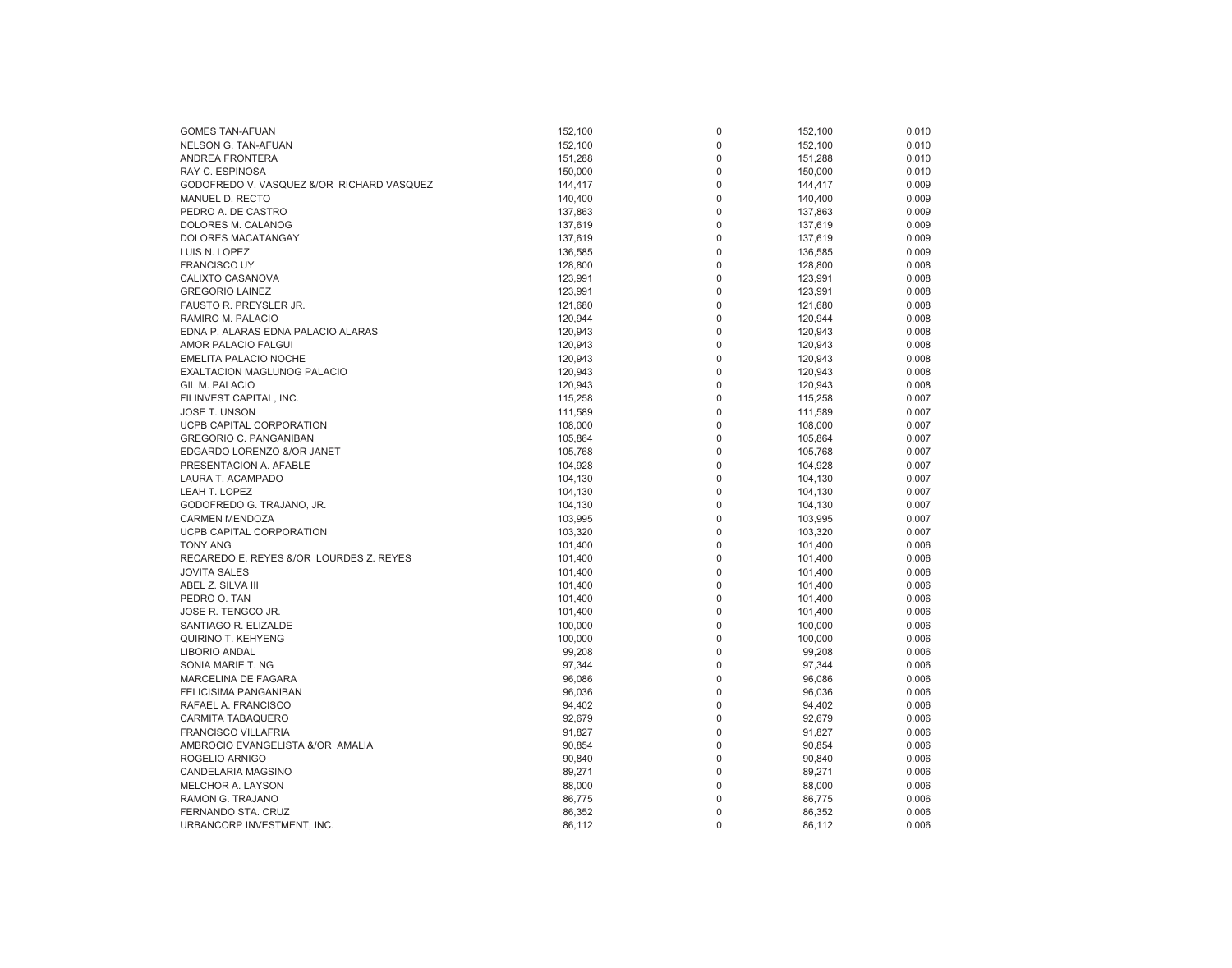# **THIS IS A COMPUTER GENERATED REPORT AND IF ISSUED WITHOUT ALTERATION, DOES NOT REQUIRE ANY SIGNATURE.**

|                                  | <b>GRAND TOTAL (130)</b> | 1,549,336,391 | 0                          | 1,549,336,391 |                |
|----------------------------------|--------------------------|---------------|----------------------------|---------------|----------------|
|                                  |                          |               |                            |               |                |
| SUNDAY LAVIN, JR.                |                          | 60,996        | $\mathbf 0$                | 60,996        | 0.004          |
| MANUEL VELEZ PANGILINAN          |                          | 61,547        | $\mathbf 0$                | 61,547        | 0.004          |
| ALFREDO L. JONSON                |                          | 61,975        | $\mathbf 0$                | 61,975        | 0.004          |
| NIEVES AREVALO                   |                          | 61,975        | $\mathbf 0$                | 61,975        | 0.004          |
| MARK TOM Q. MULINGBAYAN          |                          | 62,400        | $\mathbf 0$                | 62,400        | 0.004          |
| ROSARIO SISON                    |                          | 62,502        | $\mathbf 0$                | 62,502        | 0.004          |
| <b>IRENO O. SISON</b>            |                          | 62,502        | $\mathbf 0$                | 62,502        | 0.004          |
| RUBEN Z. SAMONTE                 |                          | 64,896        | $\mathbf 0$                | 64,896        | 0.004          |
| ERNESTA R. VILLADOLID            |                          | 65,138        | $\mathbf 0$                | 65,138        | 0.004          |
| <b>FRANCISCO R. PEREZ</b>        |                          | 66,112        | $\mathbf 0$                | 66,112        | 0.004          |
| CORAZON R. RAMOS                 |                          | 66,558        | $\mathbf 0$                | 66,558        | 0.004          |
| PHILIP VILLADOLID                |                          | 66,660        | $\mathbf 0$                | 66,660        | 0.004          |
| MARIEPAZ L. BARCELON             |                          | 66,924        | $\mathbf 0$                | 66,924        | 0.004          |
| RAFAEL C. PALACIO, JR.           |                          | 66,981        | $\mathbf 0$                | 66,981        | 0.004          |
| YASMIN P. GUERRERO               |                          | 66,981        | $\mathbf 0$                | 66,981        | 0.004          |
| FILINVEST CAPITAL, INC.          |                          | 67,600        | $\mathbf 0$                | 67,600        | 0.004          |
| <b>FILOMENA MAGSINO</b>          |                          | 68,708        | $\mathbf 0$                | 68,708        | 0.004          |
| ANGELES CARAIG                   |                          | 68,708        | $\mathbf 0$                | 68,708        | 0.004          |
| <b>TERESITA D. SUI</b>           |                          | 68,952        | $\mathbf 0$                | 68,952        | 0.004          |
| MARIA R. PEDRAZA                 |                          | 69,397        | $\mathbf 0$                | 69,397        | 0.004          |
| REGINA CAPITAL DEV. CORP. 000351 |                          | 70,000        | 0                          | 70,000        | 0.004          |
| JJL AGRICULTURAL CORP.           |                          | 70,980        | $\mathbf 0$                | 70,980        | 0.005          |
| ARCADIO T. STA. CRUZ             |                          | 73,616        | $\mathbf 0$                | 73,616        | 0.005          |
| FLORENTINO E. SANTOS JR.         |                          | 77,220        | $\mathbf 0$                | 77,220        | 0.005          |
| <b>AMORITA VILLEGAS</b>          |                          | 77,388        | $\mathbf 0$                | 77,388        | 0.005          |
| <b>JUANITO REYES</b>             |                          | 77,388        | $\mathbf 0$                | 77,388        | 0.005          |
| NICOLAS DIMAANO                  |                          | 77,388        | $\mathbf 0$                | 77,388        | 0.005          |
| BENJAMIN R. MEDRANO              |                          | 78,000        | $\mathbf 0$                | 78,000        | 0.005          |
| <b>TERESITA V. GANA</b>          |                          | 78,000        | $\mathbf 0$                | 78,000        | 0.005          |
| <b>TERESITA NERA</b>             |                          | 78,686        | $\mathbf 0$                | 78,686        | 0.005          |
| <b>MARIANO K. TAN</b>            |                          | 81,120        | $\mathbf 0$                | 81,120        | 0.005          |
| MIGUEL NIETO                     |                          | 81,120        | $\mathbf 0$                | 81,120        | 0.005          |
| FELIPE L. GOZON                  |                          | 81,120        | $\mathbf 0$                | 81,120        | 0.005          |
| TOMAS T. GO                      |                          | 82,800        | 0                          | 82,800        | 0.005          |
| <b>CLARITA GONZALES RUFFY</b>    |                          | 84,141        | $\mathbf 0$                | 84,141        | 0.005          |
| KATHERINE G. DE GUZMAN           |                          | 85,176        |                            | 85,176        |                |
| ROSARIO G. ABRAHAM               |                          | 85,176        | $\mathbf 0$<br>$\mathbf 0$ | 85,176        | 0.005<br>0.005 |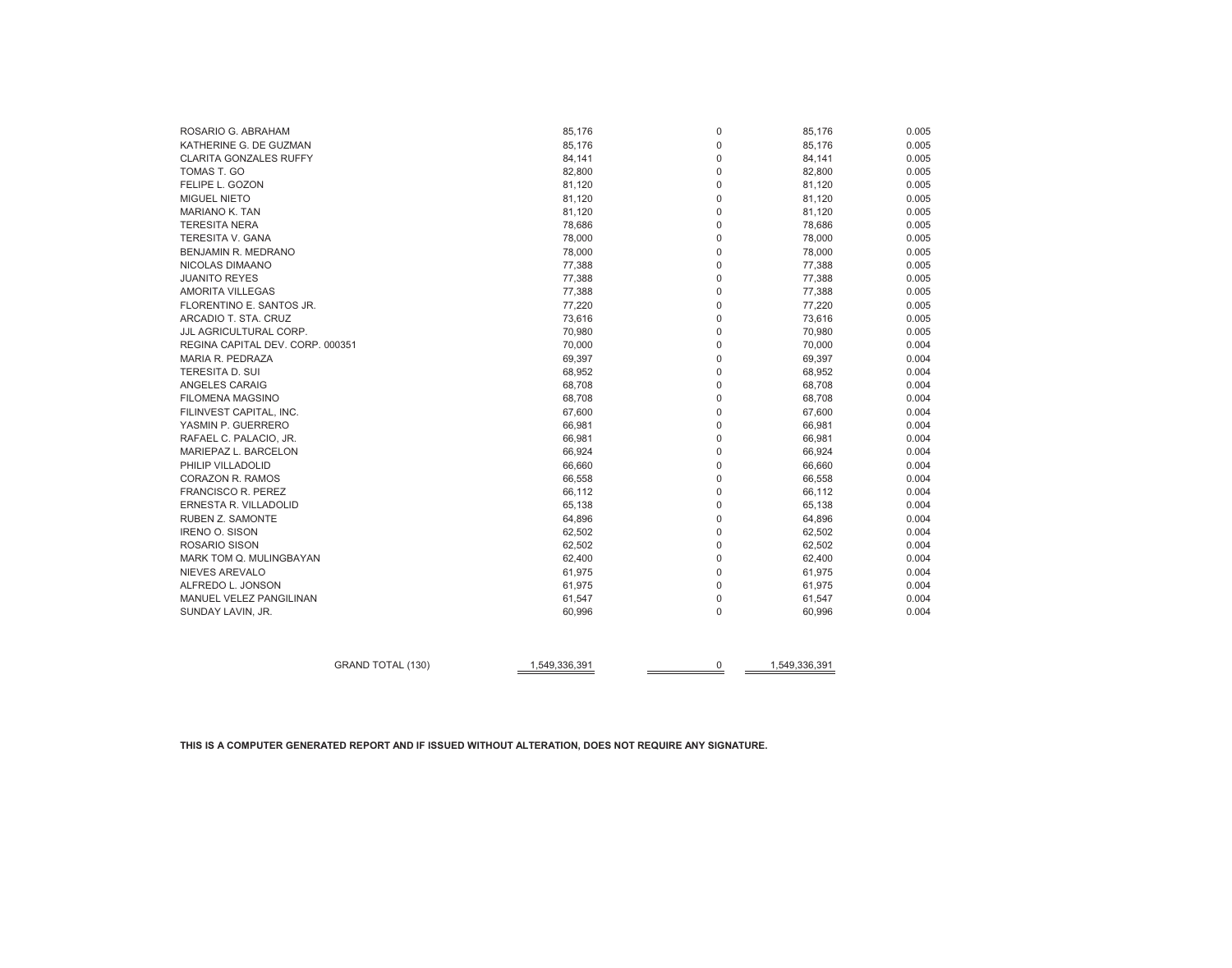# **OUTSTANDING BALANCES FOR A SPECIFIC COMPANY**

# Company Code - ROX000000000

## Business Date: December 27, 2019

| <b>BPNAME</b>                                                 | <b>HOLDINGS</b> |
|---------------------------------------------------------------|-----------------|
| FIRST METRO SECURITIES BROKERAGE CORP.                        | 974,162,200     |
| MAYBANK ATR KIM ENG SECURITIES, INC.                          | 304,579,020     |
| RCBC SECURITIES, INC.                                         | 72,217,789      |
| THE HONGKONG AND SHANGHAI BANKING CORP. LTD. - CLIENTS' ACCT. | 14,255,998      |
| <b>BDO SECURITIES CORPORATION</b>                             | 9,248,208       |
| RCBC TRUST & INVESTMENT DIVISION - VARIOUS TAXABLE ACCTS      | 7,632,277       |
| SB EQUITIES, INC.                                             | 6,440,938       |
| ASTRA SECURITIES CORPORATION                                  | 5,274,800       |
| STRATEGIC EQUITIES CORP.                                      | 4,096,133       |
| PAPA SECURITIES CORPORATION                                   | 3,913,334       |
| <b>BPI SECURITIES CORPORATION</b>                             | 3,249,089       |
| COL Financial Group, Inc.                                     | 2,950,269       |
| E. CHUA CHIACO SECURITIES, INC.                               | 1,838,208       |
| PHILSTOCKS FINANCIAL INC                                      | 1,357,222       |
| ABACUS SECURITIES CORPORATION                                 | 1,316,845       |
| VALUE QUEST SECURITIES CORPORATION                            | 1,245,000       |
| UNICAPITAL SECURITIES INC.                                    | 1,189,809       |
| HDI SECURITIES, INC.                                          | 966,985         |
| EASTERN SECURITIES DEVELOPMENT CORPORATION                    | 815,768         |
| TOWER SECURITIES, INC.                                        | 809,334         |
| EVERGREEN STOCK BROKERAGE & SEC., INC.                        | 799,671         |
| G.D. TAN & COMPANY, INC.                                      | 770,000         |
| TANSENGCO & CO., INC.                                         | 716,315         |
| WEALTH SECURITIES, INC.                                       | 586,417         |
| R. COYIUTO SECURITIES, INC.                                   | 403,148         |
| PREMIUM SECURITIES, INC.                                      | 401,859         |
| REGINA CAPITAL DEVELOPMENT CORPORATION                        | 369,099         |
| GOLDEN TOWER SECURITIES & HOLDINGS, INC.                      | 338,899         |
| <b>BDO NOMURA SECURITIES INC</b>                              | 316,734         |
| ANSALDO, GODINEZ & CO., INC.                                  | 261,281         |
| <b>QUALITY INVESTMENTS &amp; SECURITIES CORPORATION</b>       | 234,778         |
| <b>MANDARIN SECURITIES CORPORATION</b>                        | 221,880         |
| GUILD SECURITIES, INC.                                        | 188,014         |
| AP SECURITIES INCORPORATED                                    | 183,910         |
| SUMMIT SECURITIES, INC.                                       | 177,583         |
| CAMPOS, LANUZA & COMPANY, INC.                                | 157,629         |
| WESTLINK GLOBAL EQUITIES, INC.                                | 155,306         |
| LOPEZ, LOCSIN, LEDESMA & CO., INC.                            | 155,080         |
| PNB SECURITIES, INC.                                          | 153,598         |
| CTS GLOBAL EQUITY GROUP, INC.                                 | 141,390         |
| <b>IGC SECURITIES INC.</b>                                    | 134,576         |
| INVESTORS SECURITIES, INC,                                    | 133,500         |
| SOLAR SECURITIES, INC.                                        | 130,537         |
| R. S. LIM & CO., INC.                                         | 129,334         |
| DEUTSCHE REGIS PARTNERS, INC.                                 | 128,120         |
| CHINA BANK SECURITIES CORPORATION                             | 124,056         |
| COHERCO SECURITIES, INC.                                      | 100,000         |
| AB CAPITAL SECURITIES, INC.                                   | 95,448          |
| TRITON SECURITIES CORP.                                       | 95,344          |
| A & A SECURITIES, INC.                                        | 91,988          |
| DAVID GO SECURITIES CORP.                                     | 88,252          |
| R & L INVESTMENTS, INC.                                       | 80,630          |
|                                                               |                 |